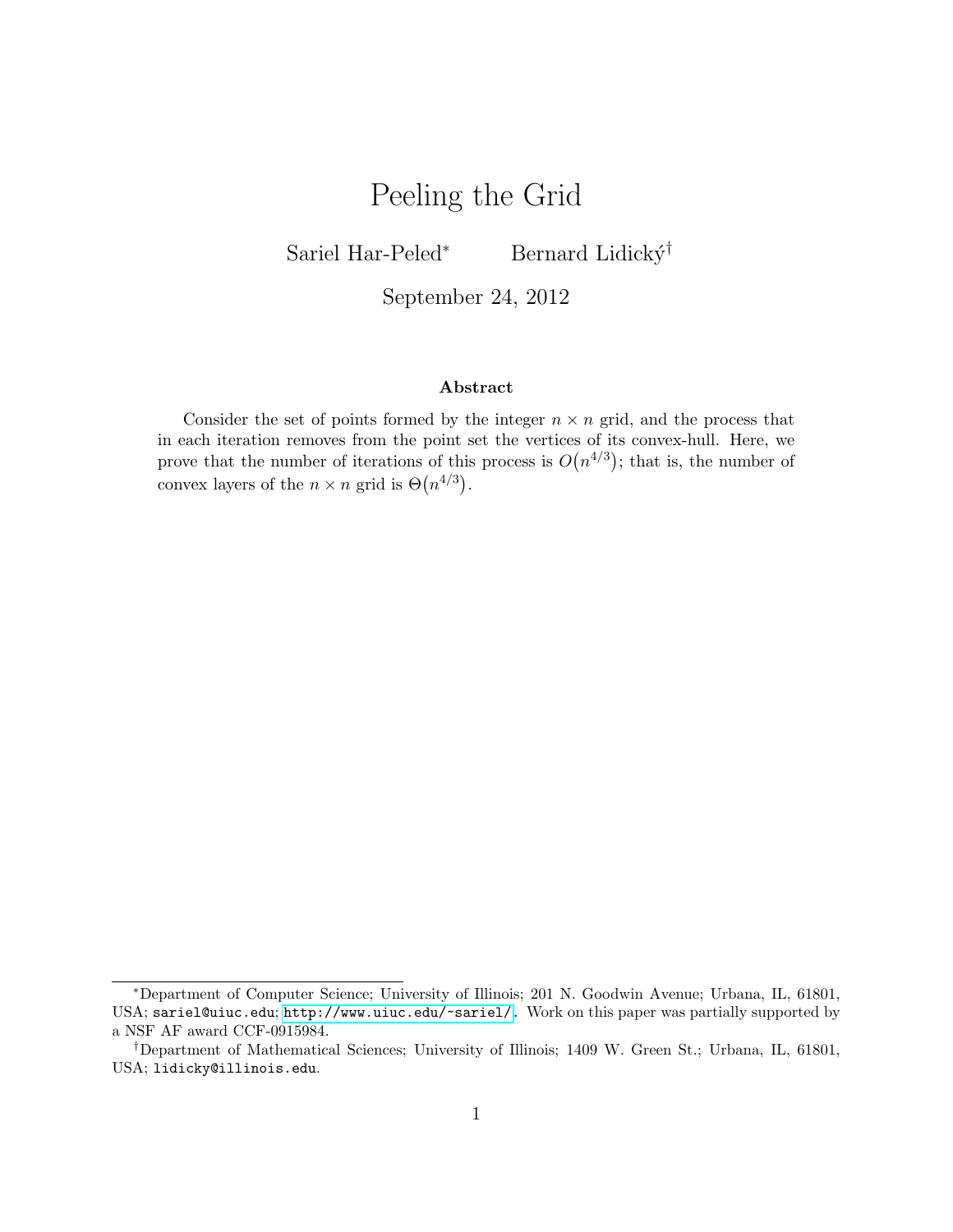

<span id="page-1-1"></span>Figure 1: A point set and its decomposition into convex layers.

# 1 Introduction

For many algorithms, the worst case behavior is rarely encountered in practice. This is because the worst case behavior might require a degenerate and convoluted input. To address this gap between the worst case analysis and a real world behavior, a considerable amount of research was spent on analyzing algorithms and discrete geometric structures under certain assumptions on the input, including (i) realistic input models [\[dBKSV02\]](#page-6-0), (ii) fatness [\[AdBES11\]](#page-6-1), (iii) randomness, etc.

Random points. There is a significant amount of work on the geometric behavior of random point sets [\[RS63,](#page-7-0) [Ray70,](#page-7-1) [WW93,](#page-7-2) Bar08, [OBSC00,](#page-7-3) [JN04\]](#page-7-4). The question of how the Voronoi diagram or the convex-hull of a point set randomly generated inside a convex domain behaves had received considerable attention. In particular, it is known that for a set of  $n$ points chosen uniformly in the unit square, the expected complexity of the convex-hull is  $O(\log n)$ , and  $O(n^{1/3})$  if the domain is a disk (this bound holds for any convex shape).

Grid points. Surprisingly, the known results on uniformly sampled points match the results known for the grid point set. For example, the number of vertices of the convex hull of sures known for the grid point set. For example, the number of vertices of the convex number<br>any subset of the  $\sqrt{n} \times \sqrt{n}$  grid is  $O(n^{1/3})$ , which matches the bound for the random points. This phenomena holds for many similar scenarios, see the survey by Bárány [Bár08].

Convex layers. The decomposition of a point set into convex layers is one possible way to measure the depth of a point inside the point set. Formally, the **convex depth** of a point **p** in a point set P is  $d_p(P) = 1$  if **p** is a vertex of the convex-hull of P, and it is  $d_p(P) = 1 + d_p(P \setminus V(\mathcal{CH}(P)))$  otherwise, where  $\mathcal{CH}(P)$  denotes the convex-hull of P and  $V(\mathcal{CH}(P))$  denotes the set of its vertices<sup>[1](#page-1-0)</sup>. This partitions the point set into convex-layers, as depicted in Figure [1.](#page-1-1) In particular, if the points rise out of physical measurements (that might contain noise), a point with large convex depth is unlikely to be an outlier. This is one

<span id="page-1-0"></span><sup>&</sup>lt;sup>1</sup>A point of P is a vertex of the convex-hull only if it is a corner of the convex-hull. Formally,  $p$  is a vertex of the convex-hull of P is  $\mathcal{CH}(P) \neq \mathcal{CH}(P \setminus \{\mathsf{p}\}).$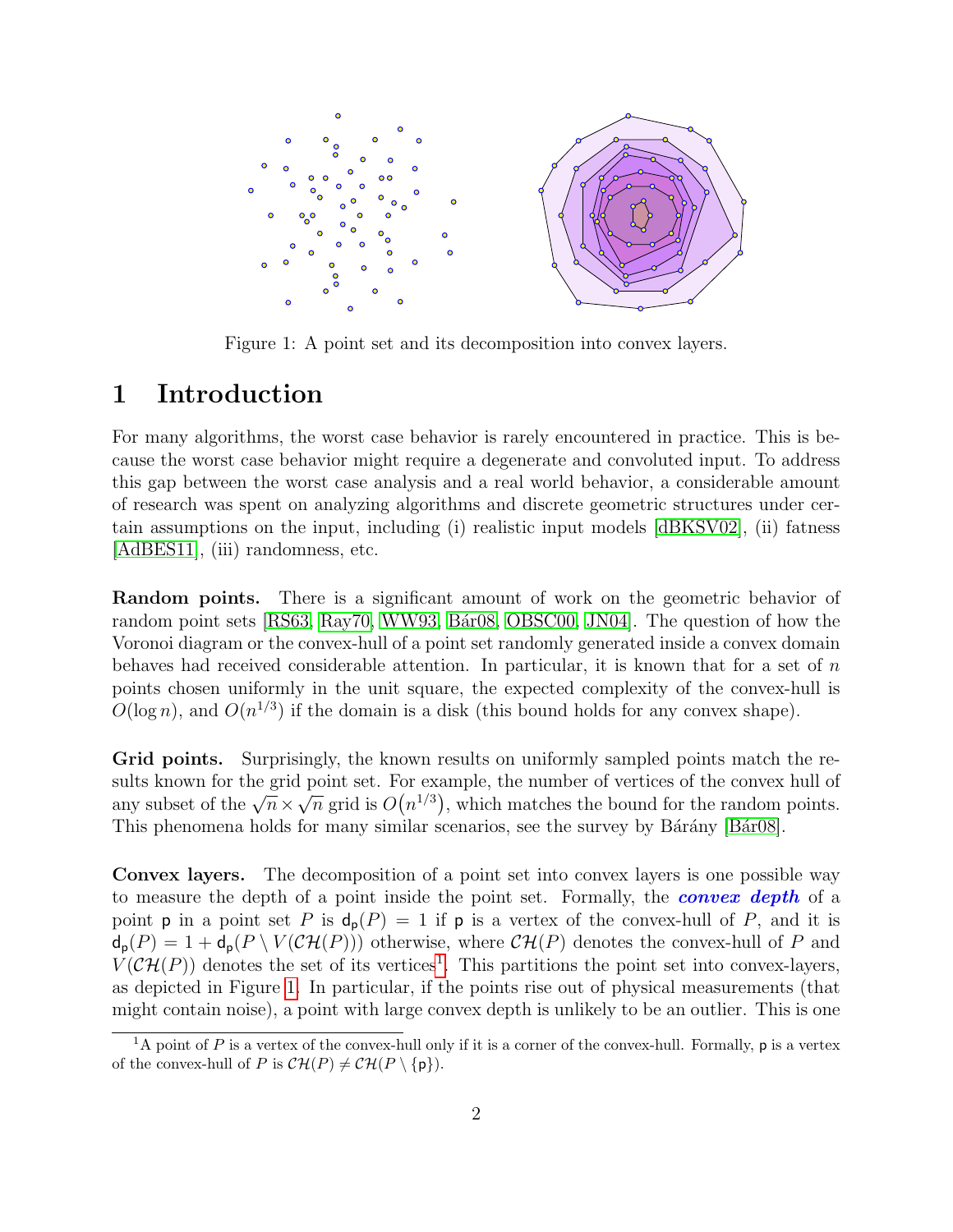possible definition of robust statistics for points, although this definition has its limitations, see [\[RS04\]](#page-7-5) for details. In particular, Chazelle [\[Cha85\]](#page-6-3) provided an  $O(n \log n)$  time algorithm for computing all the convex layers for a set of points in the plane.

For a set of n points picked uniformly inside a bounded convex domain in  $\mathbb{R}^d$ , it is known that the expected number of convex layers is  $\Theta(n^{2/(d+1)})$  [\[Dal04\]](#page-6-4).

**Our results.** In this paper, we are prove that the number of convex layers of the  $n \times n$  grid is  $\Theta(n^{4/3})$ . This bound is quite surprising – indeed, as demonstrated by Figure [2,](#page-3-0) the peeling process starts out quite slowly, the first three layers having 4, 8, 8 vertices (independent of the value of  $n$ ), respectively. A priori, it is not clear why this process accelerates and contains more vertices. Furthermore, the maximum number of vertices in convex position in an  $n \times n$ grid is  $O(n^{2/3})$  (this is well known, see Lemma [2.1\)](#page-2-0). Namely, somewhat surprisingly, a constant fraction of the layers have asymptotically maximum size. Our result matches the known result for random points. Note, that although the bounds are similar, the proof for the random point set does not carry over to the grid case.

We also observe that the number of convex layers is  $\Omega(n^2)$  if the grid of  $n \times n$  points is allowed to be non-uniform (instead of the integer grid used above). Naturally, in this construction, where every point is on two lines where each has n points.

# 2 Peeling the grid

Let  $P_0 = G_n = \{1, \ldots, n\}^2$ , be the  $n \times n$  integer grid. In the *i*th iteration, consider the convex-hull  $C_i = \mathcal{CH}(P_{i-1}),$  for  $i = 1, \ldots$  Let  $V_i$  be the set of vertices of  $C_i$ . Naturally, we consider a grid point to be a **vertex** only if it is a corner of the convex-hull, and as such grid points falling in the middle of edges of  $C_i$ , are not in  $V_i$ . Now, let  $P_i = P_{i-1} \setminus V_i$ . In words, we start with the  $n \times n$  grid, and peel away the vertices of the convex-hull, and we repeat this process till all the grid points of  $G_n$  are removed. Let  $\tau(n)$  be the number of iterations, till  $P_i$  is an empty set. Here we are interested in the behavior of  $\tau(n)$ . See Figure [2](#page-3-0) for an example of how the generated polygons look like.

#### 2.1 A lower bound on  $\tau(n)$

The following is well known, and we include a proof for the sake of completeness.

<span id="page-2-0"></span>**Lemma 2.1.** Given any convex set C in the plane, it can have at most  $O(n^{2/3})$  vertices of  $G_n$ .

*Proof*: Consider a convex set C such that all its vertices are points of  $G_n$ . The perimeter of C is at most  $4n$ . The number of edges of the convex hull of C of length at least (or equal to)  $\mu$  is at most  $4n/\mu$ . The number of edges having length smaller than  $\mu$  is bounded by the number of integer points of distance at most  $\mu$  from the origin, and this number is bounded by  $(2\mu + 1)^2 = O(\mu^2)$ . As such, the number of vertices of C is at most  $O(n/\mu + \mu^2)$ . Setting  $\mu = |n^{1/3}|$  then implies the claim. Е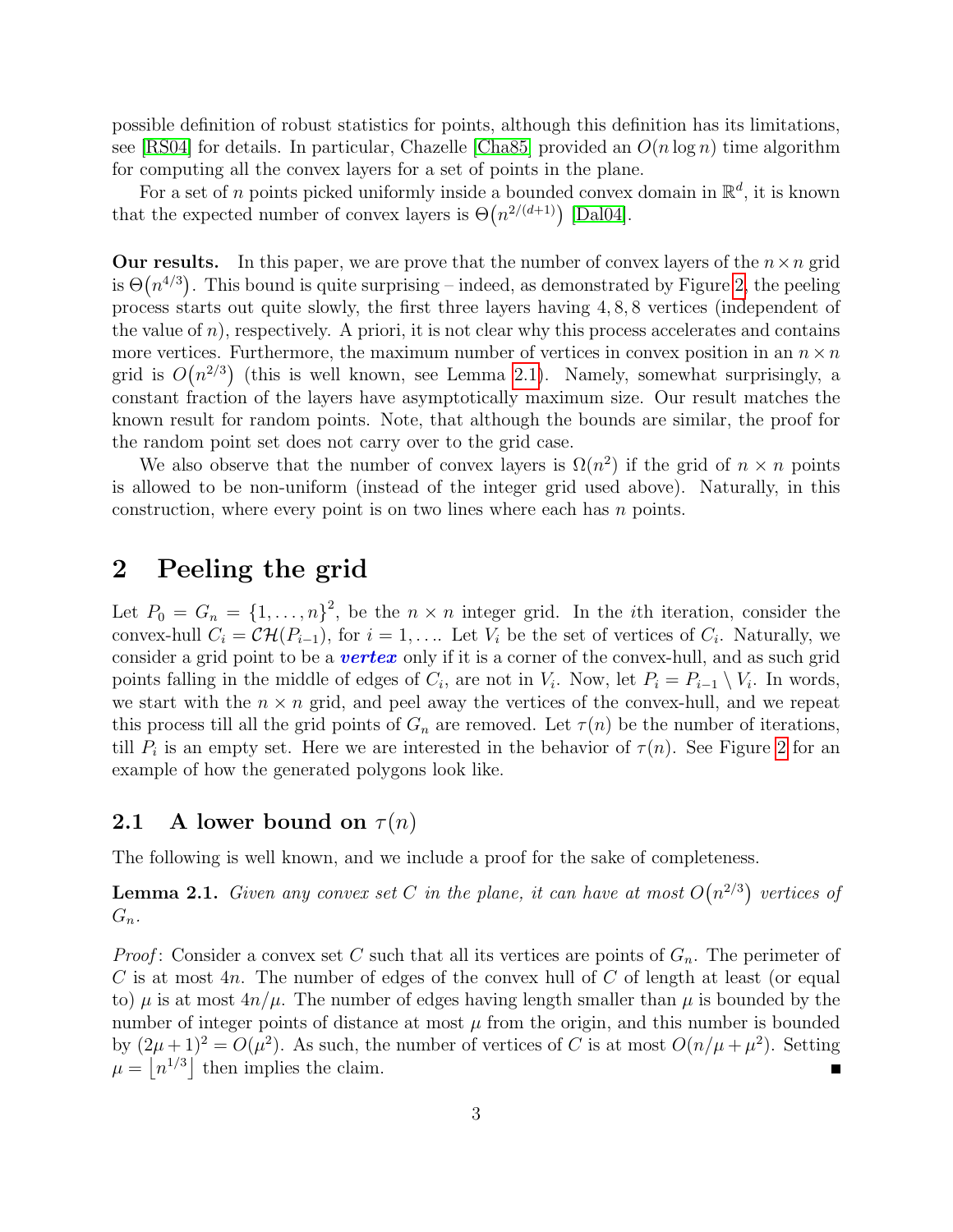

<span id="page-3-0"></span>Figure 2: The polygons generated while peeling the  $11 \times 11$  integer grid.

As such,  $|V_i| = O(n^{2/3})$ , which implies immediately that  $\tau(n) \geq n^2 / \max_i |V_i| = \Omega(n^{4/3})$ .

### **2.2** An upper bound on  $\tau(n)$

An integer vector  $(x, y)$  is **primitive** if  $gcd(x, y) = 1$ . For an integer  $\mu$ , let  $\mathcal{V}_{\mu}$  be the set of all primitive non-zero integer vectors  $(x, y)$ , where  $0 \le y < x \le \mu$ . The following is well known, and we sketch a proof for the sake of completeness.

<span id="page-3-2"></span>**Lemma 2.2.** We have  $|\mathcal{V}_{\mu}| \geq c\mu^2$ , for some constant  $c > 0$ .

*Proof*: For a fixed x, consider the vectors  $(x, y)$  in  $\mathcal{V}_{\mu}$ , such that  $y < x$ , and  $gcd(x, y) = 1$ . The number of such vectors is the number of integer values of  $y$  that are relative prime to  $x$ , and this number is the Euler's totient function  $\phi(x)$ . As such,  $|\mathcal{V}_\mu| \geq \sum_{i=1}^\mu \phi(i) \geq c\mu^2$ . the last step follows from known bounds, see [\[HW65\]](#page-6-5). Г

In the following, we pick  $\mu$  to be smaller than  $n/4$ , and n is sufficiently large.

For every vector  $v \in V_\mu$ , consider the set  $L_v$  of all lines having direction v that intersect the grid points  $G_n$ . Every line in  $L_v$  contains at most  $1 + \lfloor (n-1)/v_x \rfloor$  points of the grid (and most lines in this family contain at least  $|(n - 1)/v_x|$  points of the grid (the only problematic lines are the ones that have short intersection with the square  $[1, n]^2$  because of the corners)).

<span id="page-3-1"></span>Claim 2.3. For  $n > 10$ ,  $\mu < n/4$  and  $v \in V_\mu$ , we have that  $|L_v| \leq 4n\mu$ .

*Proof*: A line  $\ell \in L_v$  that intersects  $G_n$  has an intersection of length at least n with the enlarged square  $[1, 2n]^2$ . Specifically, the projection of the intersection on the x axis has length at least n. Since  $\ell$  has direction v and it contains a grid point, it follows that it has grid points on it, that are of distance  $||v||$  from each other. On the projection, the distance between these points is  $v_x$ . As such, this intersection contains at least  $1 + \lfloor n/v_x \rfloor \ge$  $n/\mu$  points of the grid  $G_{2n}$  on it. In particular, the number of such lines can be at most  $4n^2/(n/\mu) = 4n\mu.$ П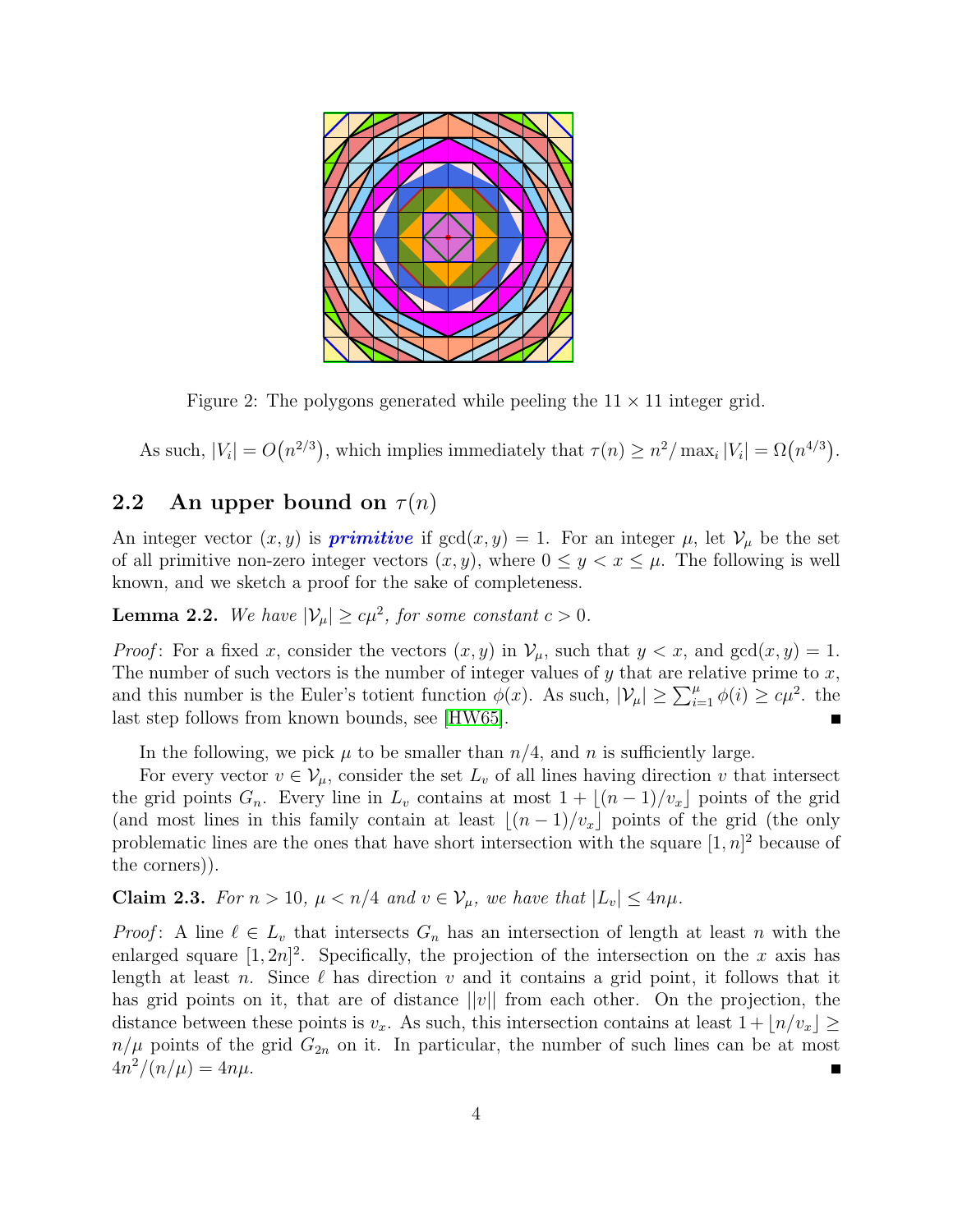

<span id="page-4-0"></span>Figure 3: (A) An active direction v, and the set of lines  $L_v$ . (B) An inactive iteration for v. (C) The next iteration – the two "old" tangent lines no longer intersect the current convex layer.

Since the lines of  $L_v$  cover all the grid points of  $G_n$ , and the vertices of  $C_i$  are grid points, it follows that  $L_v$  always contains two lines that are tangent to  $C_i$ . If these two tangent lines intersect  $\partial C_i$  along an non-empty edge, then v is **active** at iteration i (i.e., v is not active if the two tangents touch  $C_i$  at a vertex).

In the following, we slightly abuse notations and use  $L_v \cap C_i$  to denote the set of all lines of  $L_v$  that have non-empty intersection with  $C_i$ .

<span id="page-4-1"></span>**Claim 2.4.** If v is not active at iteration i, then  $|L_v \cap C_{i+1}| \leq |L_v \cap C_i| - 2$ .

*Proof*: If v is not active at iteration i then a tangent  $\ell$  to  $C_i$  from  $L_v$  intersects  $C_i$  only at a vertex. But this vertex is being removed from the point set when computing  $P_{i+1}$ . In particular, the line  $\ell$  no longer intersects  $C_{i+1}$ . The same argument also applies to the other tangent. This is demonstrated in Figure [3.](#page-4-0)

**Claim 2.5.** Throughout the process, for a vector  $v \in V_\mu$ , it can be inactive in at most  $2n\mu$ iterations.

*Proof*: Every time v is not active, the number of lines of  $L_v$  that intersect the active convex-hull decreases by two, by Claim [2.4.](#page-4-1) By Lemma [2.3](#page-3-1) there are at most  $4n\mu$  lines in the set  $L_v$ , and as such this can happen at most  $4n\mu/2$  times. П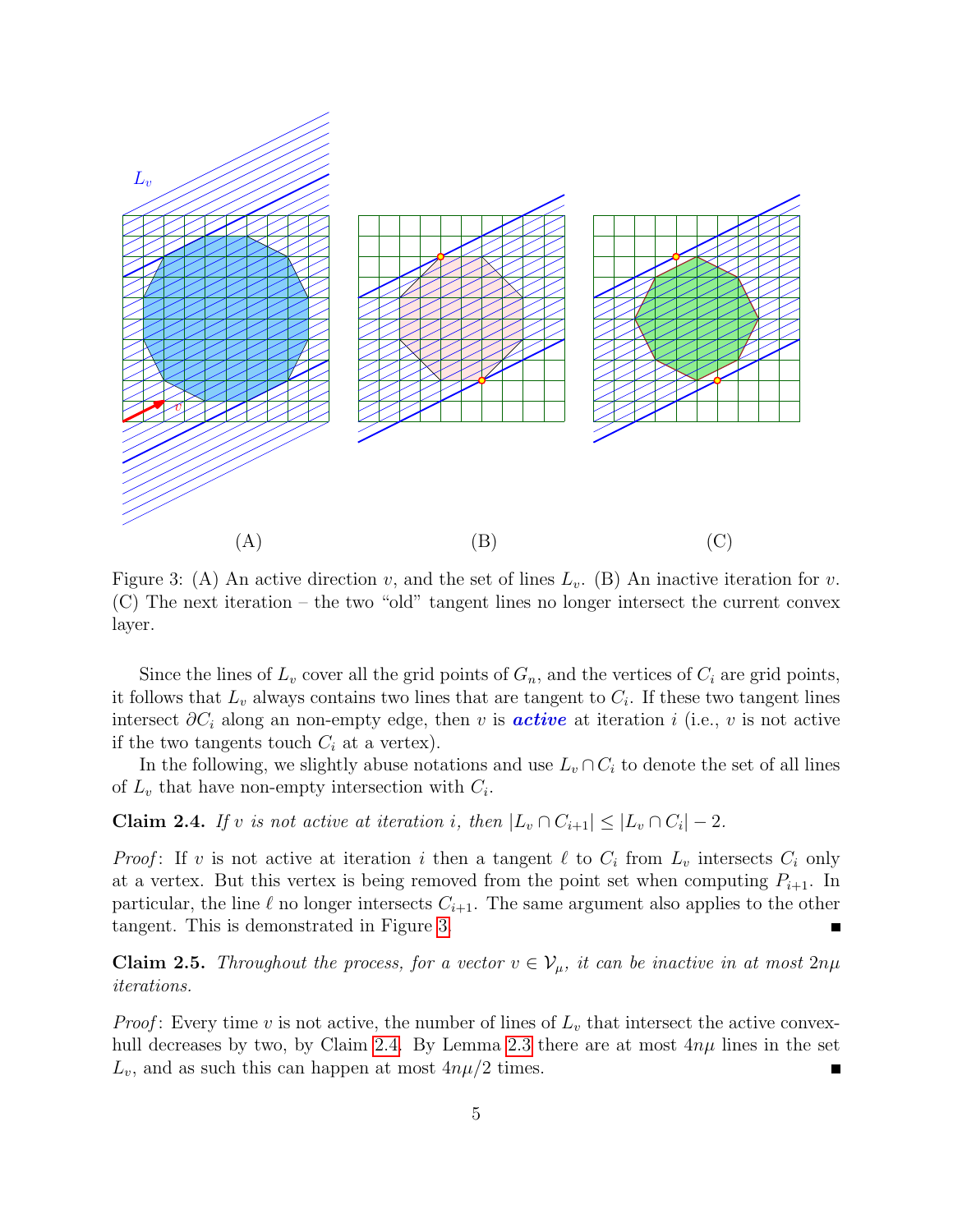

<span id="page-5-0"></span>Figure 4: A point set where the peeling process requires  $\Omega(n^2)$  steps.

If the process continues more than  $M = 4n\mu$  iterations then every vector in  $\mathcal{V}_{\mu}$  is active in at least half of the iterations. In particular, if  $n_i$  is the number of active directions at iteration  $i$ , then we have that

$$
\alpha = \sum_{i=1}^{M} n_i \ge 2n\mu |\mathcal{V}_{\mu}| \ge 2cn\mu^3,
$$

by Lemma [2.2.](#page-3-2)

Observe, that if  $n_i$  vectors are active at the *i*th iteration, then the convex hull of  $C_i$  has at least  $2n_i$  edges (and thus vertices) at iteration *i*. As such, if we set  $\mu = \lceil n^{1/3}/c^{1/3} \rceil = \Theta(n^{1/3}),$ we have that the total number of vertices of the convex hulls in the first M iterations is at least

$$
2\alpha \ge 4cn\mu^3 \ge 4n^2,
$$

which is a contradiction, as the initial grid set has at most  $n^2$  points. We conclude that the algorithm must terminate after  $M = 4n\mu = O(n^{4/3})$  iterations. We thus proved the following.

**Theorem 2.6.** Starting with the grid  $G_n$ , consider the process that repeatedly removes the convex-hull vertices of the current set of vertices. This process takes  $\Theta(n^{4/3})$  steps.

# 3 Lower bound of  $\Omega(n^2)$  for a non-uniform grid

This section is devoted to describing a set M of  $n^2$  points in the plane where the peeling process takes  $\Omega(n^2)$  steps. For simplicity assume that  $n = 2k$  for some integer k.

Take a collection of k squares  $S_1, \ldots, S_k$  where  $S_i$  has length of its side  $3^i$  and the squares are positioned such that their centers coincide with the origin. Let  $L$  be the set of  $4k$  lines that are obtained by extending the segments of the squares into lines. Finally, let M be the set of all intersections of lines in  $L$ . Notice that each line contains  $2k$  points and that  $|L| = 4k^2 = n^2$ . See Figure [4.](#page-5-0)

Let the peeling process partition M into convex sets  $C_1, C_2, \ldots$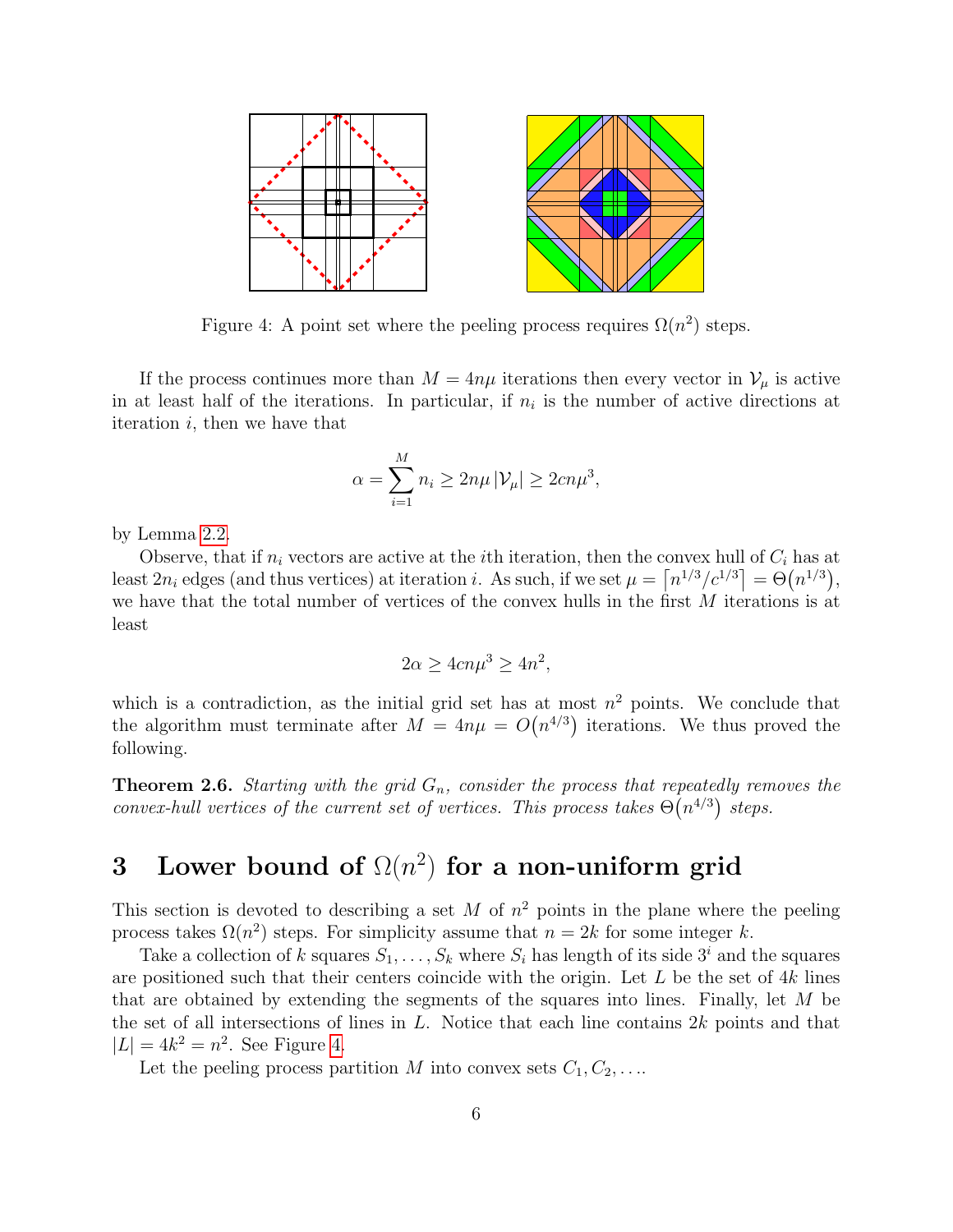**Claim 3.1.** For every  $C_i$  exists  $S_j$  such that  $C_i \subseteq S_j$ .

*Proof*: Let j be the largest index such that  $C_i \cap S_j \neq \emptyset$ . Notice that  $C_i$  is centrally symmetric as M is centrally symmetric and this property is preserved by the peeling process. If  $|C_i \cap S_j| = 4$  then  $C_i \cap S_j$  are the four corners of  $S_j$  and thus  $|C_i| = 4$  as  $C_i$  is strictly convex. Hence  $|C_i \cap S_j| = 8$  and  $C_i$  contains points on both vertical and horizontal lines of  $S_j$  in every quadrant. Let D be the square with corners being intersections the axis and  $CH(S_j)$ . See Figure [4](#page-5-0) on the left. Notice that  $S_l \subset D \subset CH(C_i \cap S_j)$  for every  $l < j$ . Therefore  $C_i = C_i \cap S_j \subseteq S_j$ . П

The previous claim implies that  $|C_i| \leq 8$  for every i. Hence the peeling process needs at least  $n^2/8 = \Omega(n^2)$  steps.

### 4 Conclusions

The most natural question left by our work, is the prove similar bounds in higher dimensions. This seems quite challenging, and we leave it as an open problem for further research.

Let us also note for an interested reader that, according to experiments, the layers in the peeling process are getting close to circles as the process is advancing.

## Acknowledgments

We thank Robert Jamison for many useful discussions on this and related problems. The authors also would like to thank Imre Barany for providing relevant information.

# References

- <span id="page-6-1"></span>[AdBES11] [B. Aronov,](http://cis.poly.edu/~aronov/) [M. de Berg,](http://www.win.tue.nl/~mdberg/) E. Ezra, and [M. Sharir.](http://www.math.tau.ac.il/~michas) Improved bound for the union of fat objects in the plane. manuscript, 2011.
- <span id="page-6-2"></span>[Bár08] I. Bárány. Random points and lattice points in convex bodies. Bulletin Amer. Math. Soc., 45(3):339–365, 2008.
- <span id="page-6-3"></span>[Cha85] [B. Chazelle.](http://www.cs.princeton.edu/~chazelle/) On the convex layers of a planar set. IEEE Trans. Inform. Theory, IT-31(4):509–517, July 1985.
- <span id="page-6-4"></span>[Dal04] K. Dalal. Counting the onion. Random Struct. Alg., 24(2):155–165, 2004.
- <span id="page-6-0"></span>[dBKSV02] [M. de Berg,](http://www.win.tue.nl/~mdberg/) M. J. Katz, A. F. van der Stappen, and J. Vleugels. Realistic input models for geometric algorithms. Algorithmica, 34:81–97, 2002.
- <span id="page-6-5"></span>[HW65] G. Hardy and E. Wright. *The Theory of Numbers*. Oxford University Press, London, England, 4th edition, 1965.